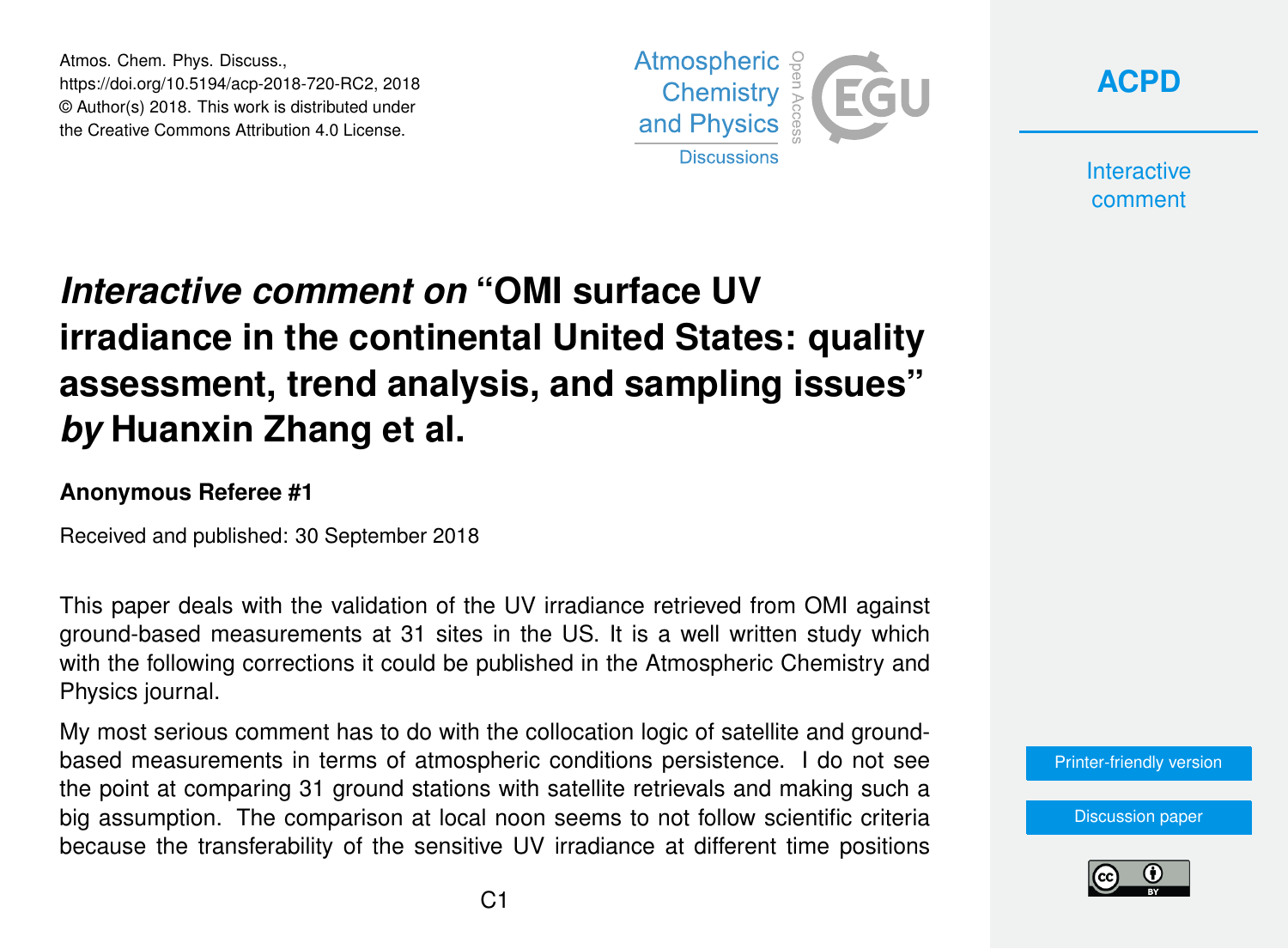undermines fundamental assumptions, but, at the same time, has an interpretation oriented to usefulness and applicability as at local noon the impact of UV irradiance on human health is major, so I believe that the whole effort is worthwhile. To my understanding there are no alternative ways to compare these datasets at local noon but it is highly recommended to include a description on the error percentages that were added by each one of the atmospheric parameters that has impact the UV irradiance. As a result, my suggestion to the authors is to include an analytical and quantified list of the atmospheric parameters that affects this time transferability of UV irradiance observations and discuss the magnitude of these impacts.

On page 13, line 387, the trend analysis needs to be performed with reliable monthly averages, so filter the data as to represent mean values with minimum missing data (e.g. at least 20 days of data per month).

I recommend also the authors to renew the reference list throughout the paper with updated and more recent results.

At line 20 of the Abstract maybe the authors want to say "variability" instead of "viability"?

At line 187 change the last letter of the word "room" with "t".

The RMSD is the same magnitude as the RMSE, so for the normalized RMSD use NRMSE or change the RMSE to RMSD as to not confuse the reader.

At line 380 what is the AAOD? Add a description before using any abbreviation.

At line 425 What are the "TEMPO and GEMS"? Add a nomenclature and abbreviation table for the whole document.

In Figure 5 change the x axis from 0 to 400.

In Figures 6 and 15 add grid lines.

In Figure 8 change the x axis borders from 0.0 to 2.5 (now its until 3.0). Add also some

## **[ACPD](https://www.atmos-chem-phys-discuss.net/)**

**Interactive** comment

[Printer-friendly version](https://www.atmos-chem-phys-discuss.net/acp-2018-720/acp-2018-720-RC2-print.pdf)

[Discussion paper](https://www.atmos-chem-phys-discuss.net/acp-2018-720)